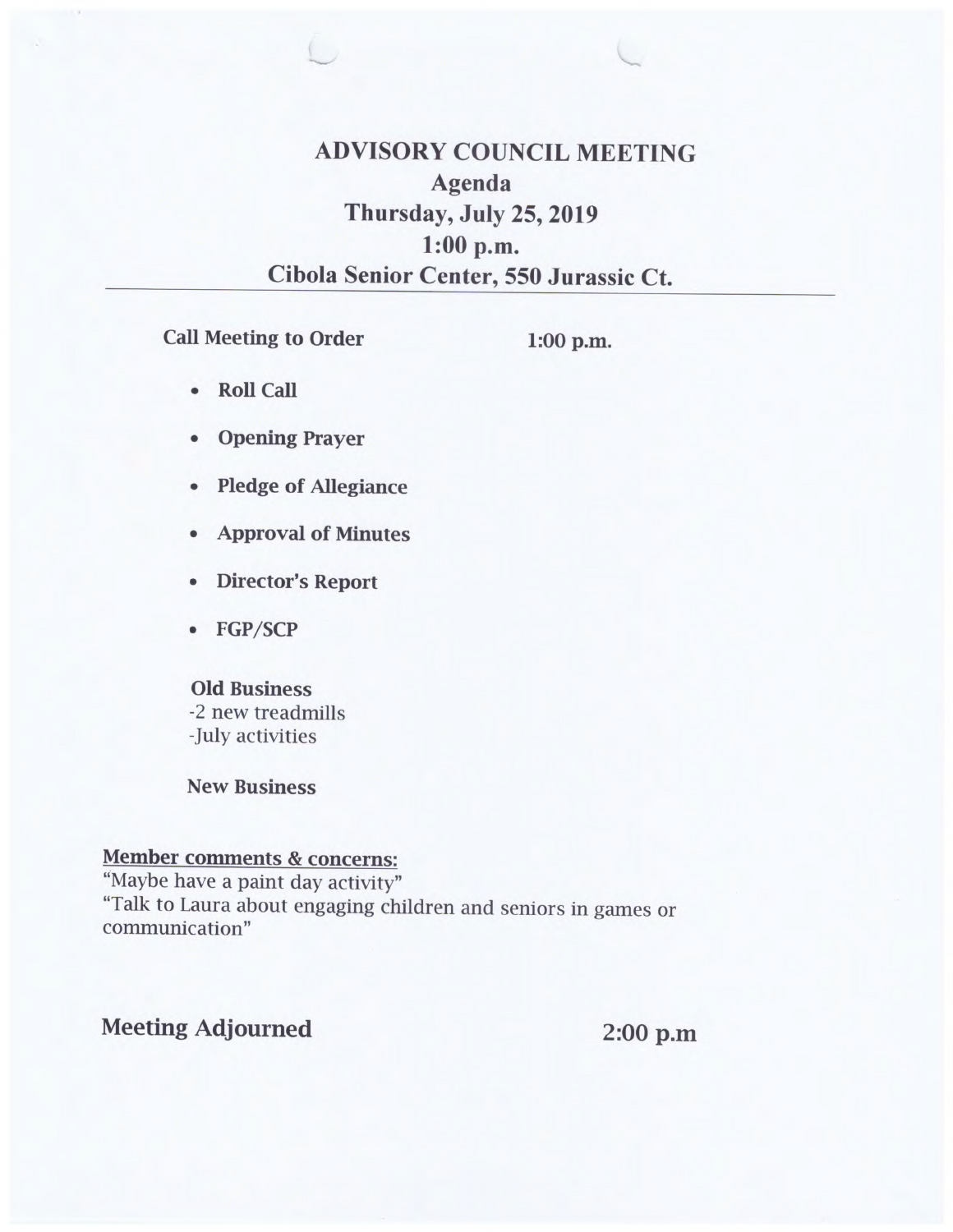# **Cibola Senior Center Advisory Council Meeting Minutes July 25, 2019**

Meeting called to order @ **1:00** p.m. by Bob Ewell, Council Chairman

Opening prayer recited by Joan Klonowski

Pledge of Allegiance recited by All

**Members Present:**  Chairman Bob Ewell, Harriet Trujillo, Joan Klonowski, Shirley Gonzales, Joanne Martinez

**Guest:** 

Roseanne Boyette, Cibola Citizen Reporter

**Approval of Minutes** - Motion to approve by Harriet, seconded by Shirley

**Director Report -** These items were discussed:

Our July activities were well received; the ladies especially loved the nail salon and everyone loved the banana split social – lots of compliments and "thank yous". Our bingo was popular; we served 117 people in the dining room that day for a total of 217 meals served. We had a lot of fun with our Tie Dye party as well.

Our new treadmills are in, haven't heard anything from the seniors one way or the other.

Only a few seniors, no city officials, a few staff and Bob Ewell attended the latest Community Meeting. All comments were positive. One senior wants to make things to sell with all proceeds going towards a field trip to lunch (?) in Gallup. She agreed that replenishing the activity/craft fund was appropriate as well. We've changed Community Meeting day to Thursdays rather than Wednesdays because Otero bingo. 2<sup>nd</sup> Thursday of every month.

Suggestion Box: request for "dances", shopping trip, big coffee pot to be put back in dining room, automatic doors on the restrooms, hand sanitizer, someone asked for the numbers to be put back on the tables because they think it's a fire hazard to have people crowded up at the door.

We've packed August with more activities: 2 bingos, another nail salon, a shopping field trip to Alb., a dance at the end of the month and possibly more ice cream.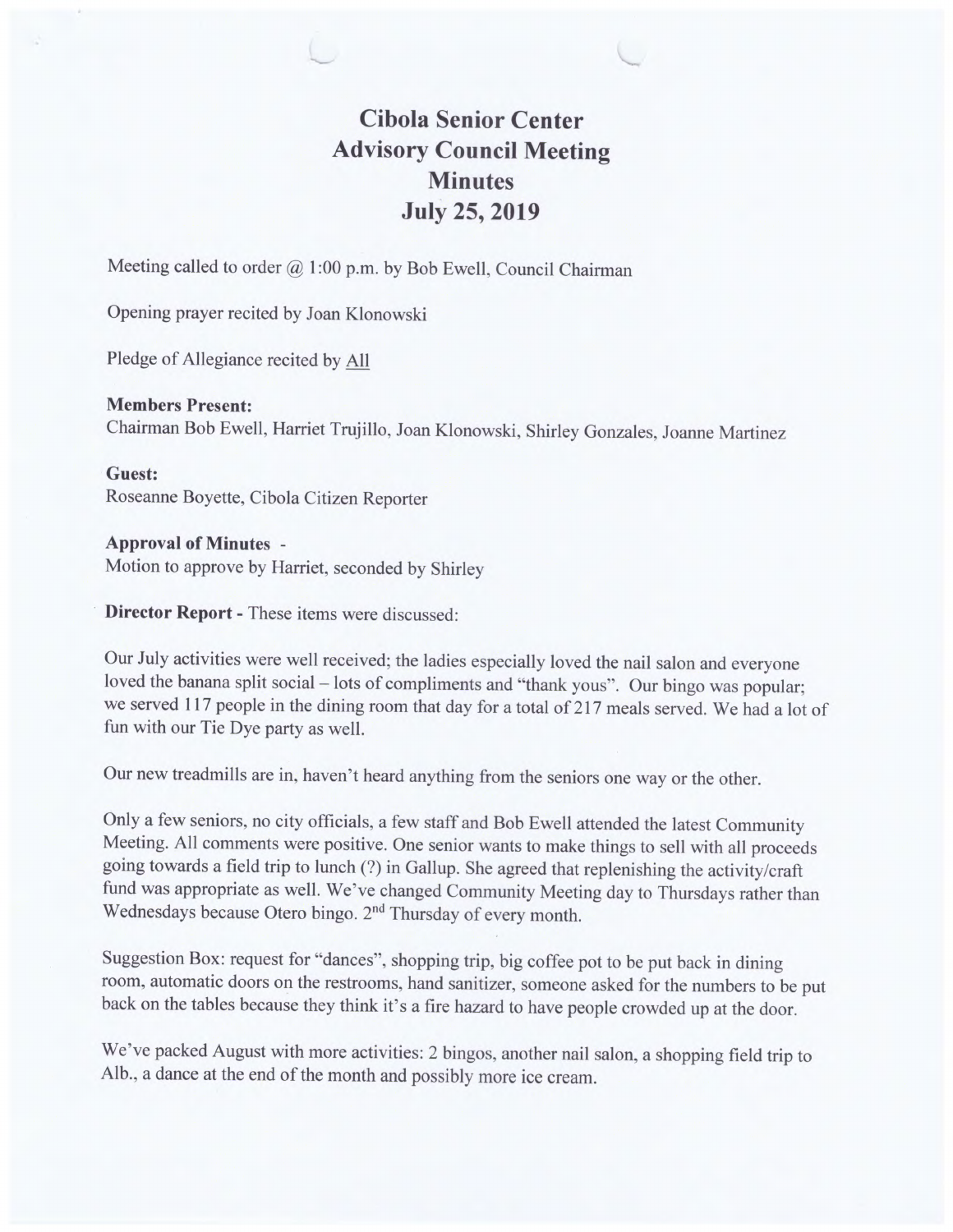### FGP/SCP

In August we will be taking volunteers to a 2-day conference in Santa Fe on Aging and Long Term.

Program is still going good!

**Activity Fund:** \$800.00? **Senior Olympic Funds: \$1,503.00** 

**Old Business**  -July Activites - New treadmills

**New Business** 

**\*Next meeting held on August 29, 2019** 

**Meeting Adjourned**  Motion to adjourn meeting at 2:00 p.m. by Harriet, seconded by Shirley